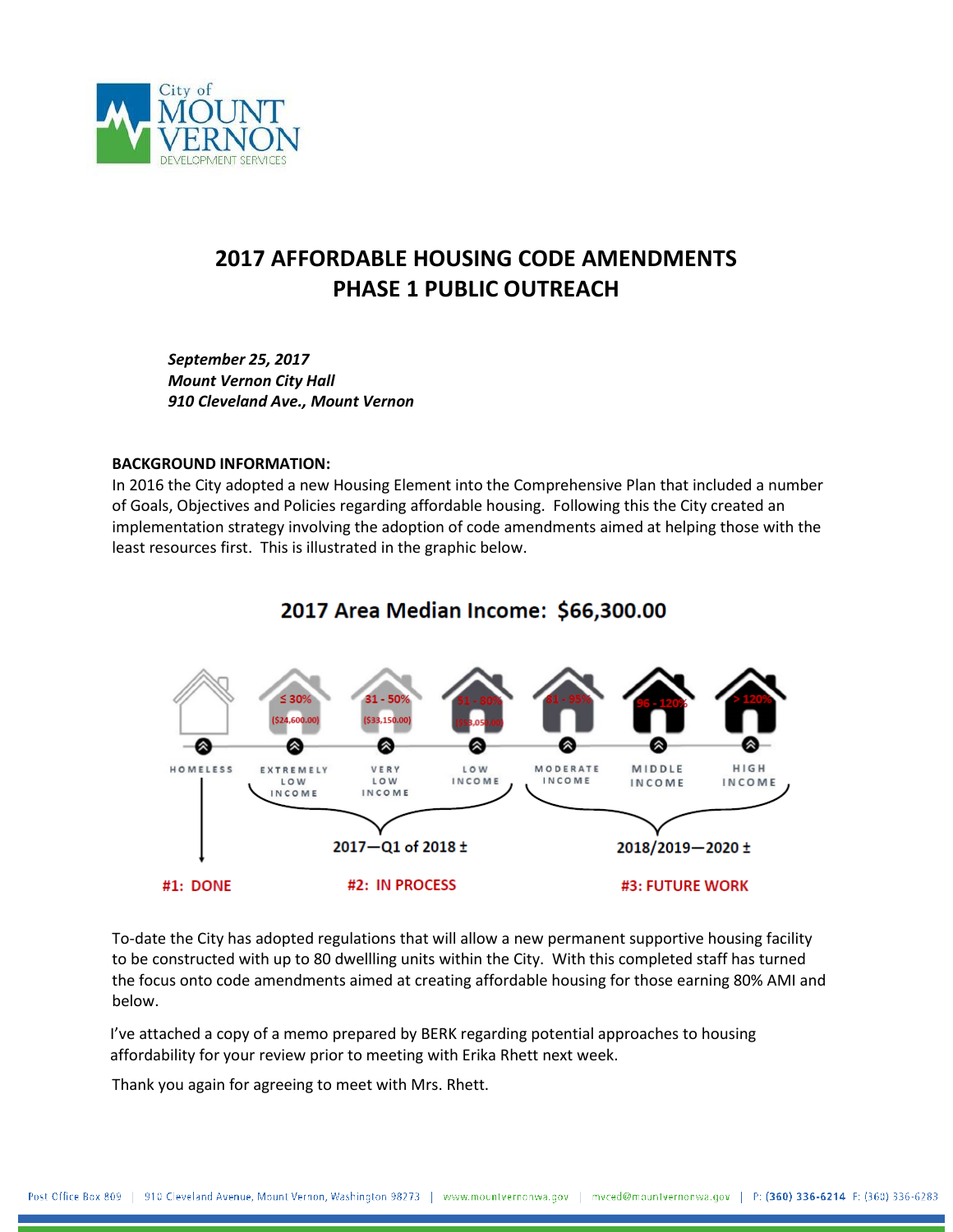

# **MEMORANDUM**

|     | DATE: September 18, 2017                                     |
|-----|--------------------------------------------------------------|
| TO: | Rebecca Bradley-Lowell, Senior Planner, City of Mount Vernon |
|     | <b>FROM:</b> Erika Rhett, Senior Associate, BERK             |
| RE: | Approaches to Housing Affordability                          |

## INTRODUCTION

Mount Vernon's Comprehensive Plan expresses a vision in its Housing Element as *"… a home-town atmosphere, with a diverse housing options available to a full spectrum of its residents throughout their lives..."* The housing analysis that follows shows that some of the current conditions in Mount Vernon will need to change for this vision to be realized. As housing becomes more expensive and thus harder to secure families are paying larger portions of their incomes on their rents and mortgages. Thirty six percent (36%) of all households in Mount Vernon spend more than 30% of their income on housing and 18.4% spend more than 50%. Overall, renters are more cost burdened than homeowners. Mount Vernon has the highest rate of overcrowding in Skagit County.

The Housing Element includes several strategies for achieving the housing vision. These strategies include: income and job creation, preservation of existing housing and new infill development, and creating diversity in home types.

Communities across the state and across the country face growing housing demand and challenges to housing affordability. Approaches include increasing the supply and variety of housing types and the development of affordable housing programs.

## APPROACH

Implementation of the new Goals, Objectives, and Policies adopted within the 2016 Housing Element will be a major undertaking for the City. To tackle this work the City organized and prioritized their code amendment work as follows:

- 2017: code amendments to assist in locating a permanent supported housing facility in the city. City staff confirmed that this has been completed.
- 2017/2018: code amendments to incentivize and encourage the production of affordable multifamily housing for those at 80% area median income (AMI) and below and small scale in-fill development in single-and-multi-family residential districts. In addition, mechanisms to ensure housing is income restricted and remains affordable over the required 50 year timeframe, and regulations to create or maintain graceful transitions between higher and lower density areas. These are the amendments that BERK has been retained to facilitate.
- 2018 2020: code amendments to encourage the production of affordable market rate housing (targeted at those above 80% AMI), additional infill and mixed use developments.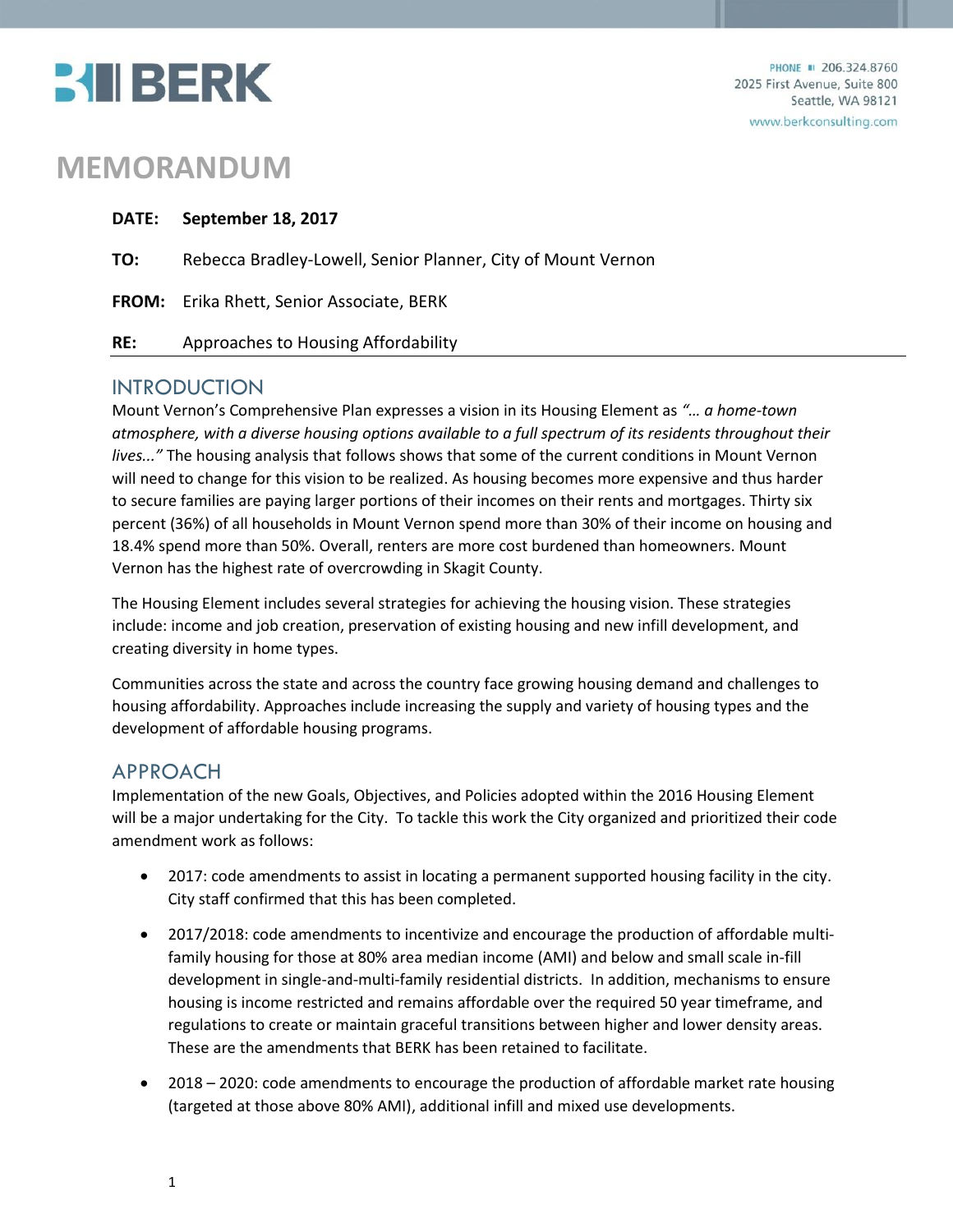## DIVERSITY OF HOUSING TYPES

Goal 1 of the Housing Element is to: "*Enhance Mount Vernon's cultural and economic vitality by encouraging the development of housing solutions of all types that provide for varied densities, sizes, costs and locations that are safe, decent, accessible, attractive, appealing, and affordable to a diversity of ages, incomes, and cultural backgrounds."* This is reflected in several housing policies:

- *HO-1.1.2: In recognition of community needs, the City shall maintain a variety of future land use classifications and implement zoning to accommodate a range of housing types with varying densities and sizes.*
- *HO-1.1.4: Continue to promote plans and policies that encourage in-fill residential projects in close proximity to neighborhood centers, shopping and retail facilities, parks, transit routes and other service uses.*
- *HO-1.1.5: Continue to promote plans and regulations that allow incentives such as bonus densities and flexible design standards that support and promote the construction of new innovative or affordable housing styles, compatible with the planned uses of surrounding sites. Ground related housing types such as cottages, townhouses, zero lot line developments and other types are examples of housing choices that promote individuality and ownership opportunities. Consider adopting new development regulations that would offer new ways to encourage these types of housing choices.*

Vacant lands and lower density single-family areas, especially those closer to the center of town, present an opportunity for increasing the supply of housing, adding new housing types, and revitalizing neighborhoods. Costs related to the construction of utilities or roads can be reduced, providing a natural incentive for development if there are no other barriers to discourage innovation or significantly increase development costs. However, the strict application of development standards written without consideration to the challenges of infill housing or without consideration of varied housing types can be an obstacle. With appropriate development standards in place, communities can encourage a diversity of housing types as compatible infill in existing residential areas.

A greater diversity of housing types can make housing generally more affordable by supplying housing units that meet different community needs. Mount Vernon's housing stock is predominantly singlefamily housing, with multi-family housing comprising only about a third of all housing units in the city. Small lot single-family development, townhomes, accessory dwelling units, small-scale multi-family housing types, and attached single-family developments could provide housing units that are compatible with existing single-family neighborhoods and meet many different needs.

Allowing a wide variety of housing types by right in the zoning code is the first step. However, additional flexibility is needed in development regulations such as lot size, setbacks, height, and coverage to meet the needs of different housing types and make infill development feasible (see also Flexible Development Standards, below). Simple design regulations help to ensure the compatibility of uses.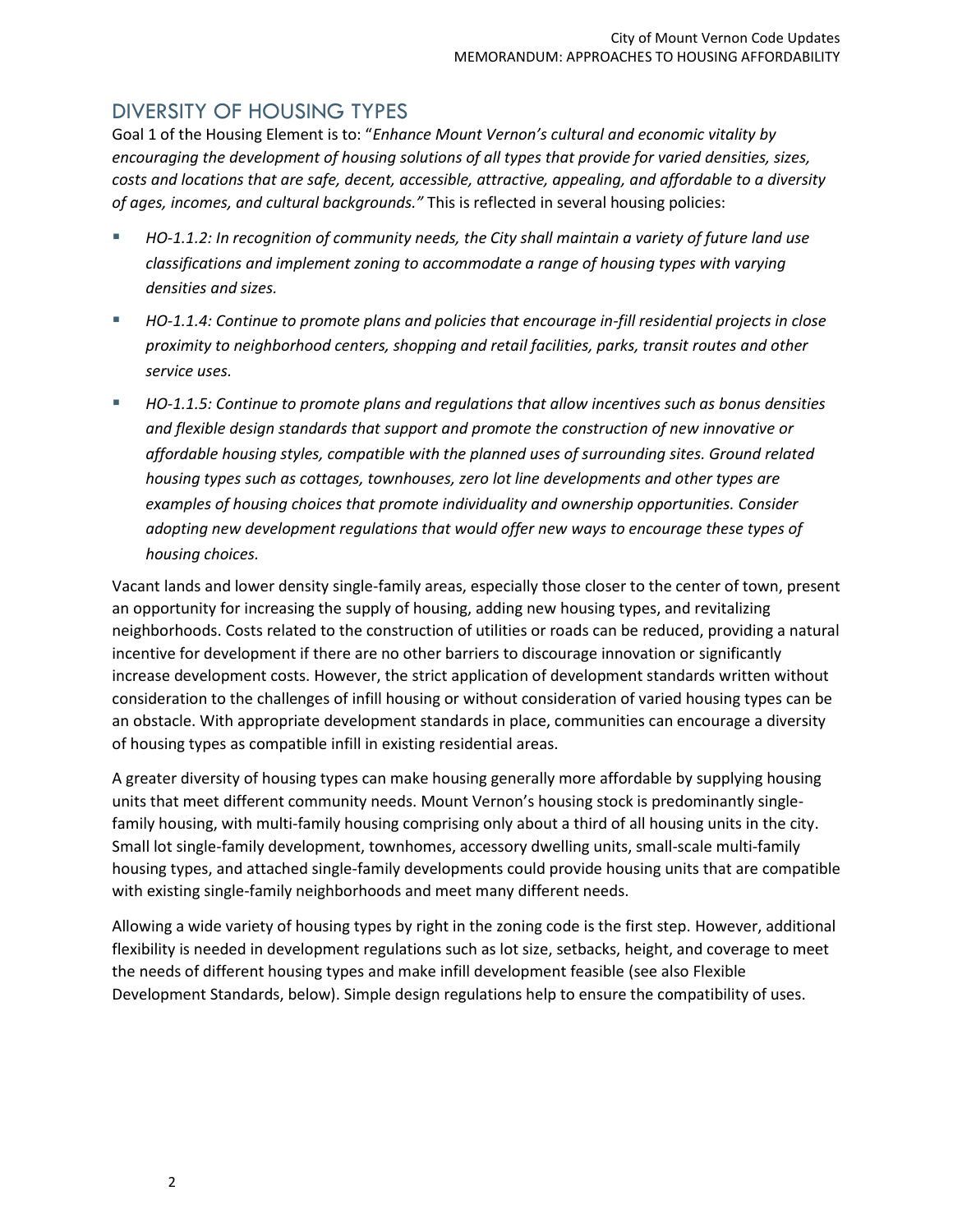#### *Examples*

Bellingham's Infill Housing Toolkit (BMC 20.28) is a set of regulatory changes that allows nine new housing types to encourage infill housing in city neighborhoods, urban villages, and the urban growth area. The types are not applied in the lowest density single-family neighborhoods. Types include smaller house, small house, cottage, carriage house, detached accessory dwelling unit (ADU), duplex/triplex, shared court housing, garden court housing, and townhouses. Each housing type has its own simplified set of site, bulk, parking, and design standards that override the standards in the underlying zone. This allows for needed flexibility and also helps to manage neighborhood compatibility. In some allowed zones, infill types get a higher density allowance than the underlying zone. Portland, Oregon takes a similar approach.

Auburn has infill residential standards (ACC 18.25) that allow alternate standards for properties creating one new lot or dwelling unit in single-family residential zones or for properties under an acre in size in medium intensity residential zones. Modified standards allow changes of approximately 10-20% for lot standards, setbacks, parking requirements, height, and density. Simple design standards address potential compatibility issues.

Kirkland's Code (Chapter 113) allows for cottages, carriage houses, and two or three unit homes in single-family zones to promote a diversity of housing types. Each housing type has a full set of alternate development standards that include site standards, unit size, height, parking, and open space. Density is allowed at two times the number of detached dwelling units allowed in the underlying zone. Design standards require common open space, shared parking/garage, and low impact development storm water control in addition to addressing potential compatibility issues.

#### Recommendations

Mount Vernon's policies within the Housing Element of the Comprehensive Plan support infill housing and a diversity of housing types. ADUs, townhomes, and zero lot line development may be appropriate to encourage in different zones. The City should consider the following in developing and implementing code amendments:

- Encourage a variety of housing types with the following changes:
	- o Allow ADUs in all residential zones including zoning districts R-2, R-3, and R-4.
	- $\circ$  Allow ADUs that are attached to a single-family structure, to a garage structure, or are detached.
	- $\circ$  Allow over the counter land use permitting for ADUs that conform to a standard template.
	- o Eliminate notice requirements for ADUs.
	- $\circ$  Allow zero lot line housing<sup>1</sup> types (in addition to townhomes) in the R-2, R-3, and R-4 zones.

 $\overline{a}$ 

<sup>&</sup>lt;sup>1</sup> Zero lot line housing has at least one wall placed on the boundary of the property. It can include attached housing such as row houses or townhomes, or detached housing and can be single story or multi-story. Zero lot line housing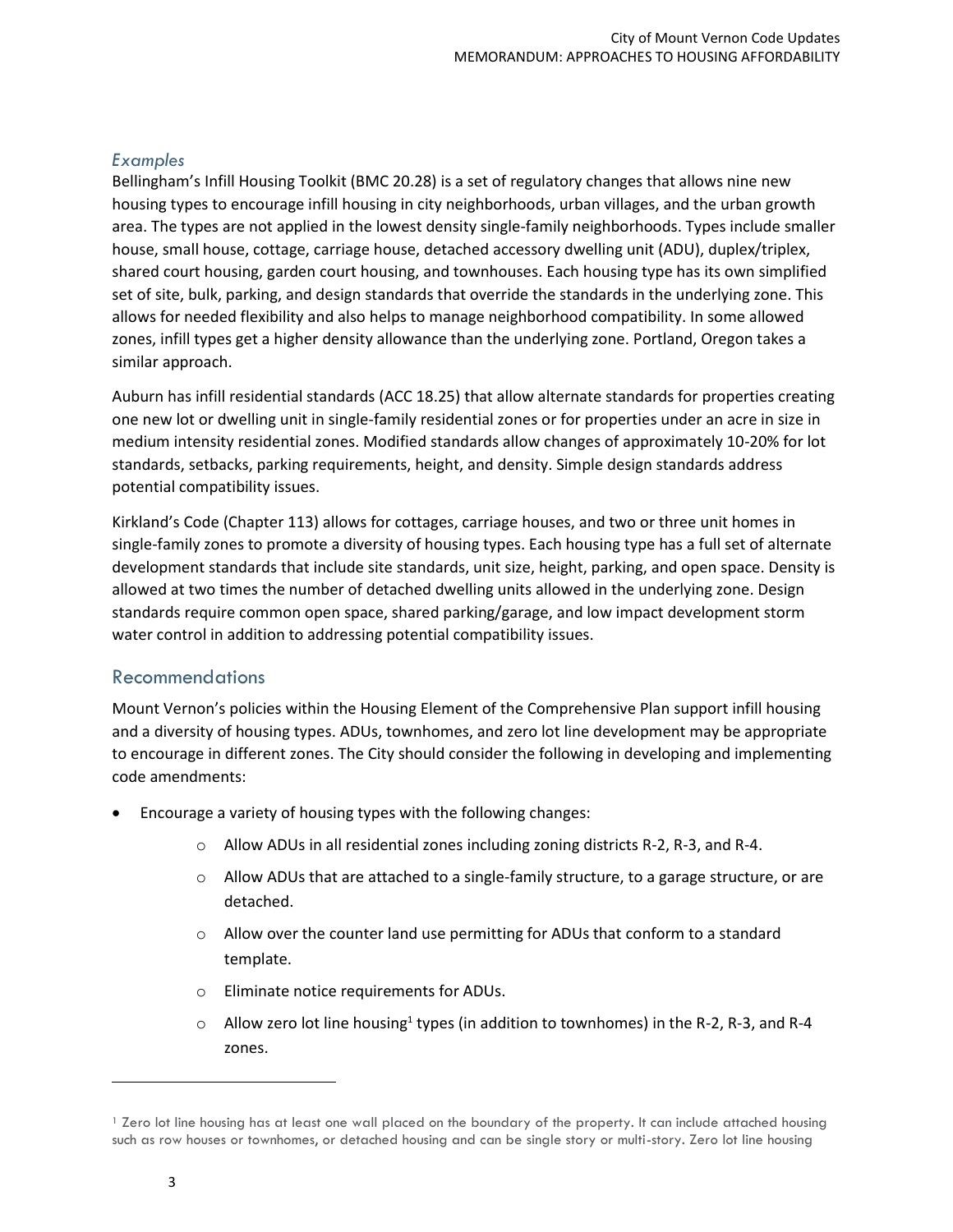- o Allow ADUs to have separate utility service and meters.
- o Require zero lot line development to have separate utility service and meters.
- $\circ$  Amend the impact fee structure to reflect that smaller unit housing types are closer in impact to multi-family types than single-family.
- Consider allowing modifications to development standards for height, setbacks, lot size and coverage, density, and parking that make it easy to create new housing but still maintain neighborhood character (see also Flexible Development Regulations, below):
	- o Develop alternate dimensional standards for infill housing types such as ADUs and zero lot line development that do not require a variance.
	- $\circ$  Allow further modifications to development standards through an administrative deviation process.
- Implement design, open space, or parking requirements that enhance compatibility and attractiveness without adding overly burdensome regulatory complications.

## AFFORDABLE HOUSING PROGRAMS

Mount Vernon's Housing Element Goal 4 states: *"Encourage safe, decent, accessible, attractive and affordable housing development that meets community needs and is integrated into, and throughout, the community including areas of higher land cost where greater subsidies may be needed."* This is supported by Objective HO-4.1 and related policies which promote the development of a voluntary or required affordable housing program consistent with federal rules and state law.

- *Objective HO-4.1 Encourage the creation of ownership and rental housing that is affordable for all households within the City, with a particular emphasis on low, very-low, and extremely low income households as defined by the U.S. Department of Housing and Urban Development (HUD).*
- *Policy HO-4.1.1 Evaluate the adoption of zoning regulations targeted at otherwise market-rate developments that require or incentivize a minimum percentage of new dwelling units and/or lots that are created (whether multi-family or single-family) be income restricted.*
- *Policy HO-4.1.2 Evaluate the adoption of zoning regulations that would allow multi-family residential developments that are income-restricted to those at or below 60 percent of the area median income for at least fifty years to be located in zoning districts other than multi-family residential.*
- *Policy HO-4.1.3 Evaluate the adoption of zoning regulations that provide bonuses in density for developments that create income restricted units aimed at those earning less than 80% of the area median income (AMI) with greater bonuses provided to housing reserved for those earning 60% of the AMI and below.*

 $\overline{\phantom{a}}$ 

allows for ownership of the land associated with the housing unit, even though the land associated with the unit can be very small. This distinguishes it from other types of multifamily housing in which units share a common parcel of land that is either owned by a single owner or by several owners through condominium ownership.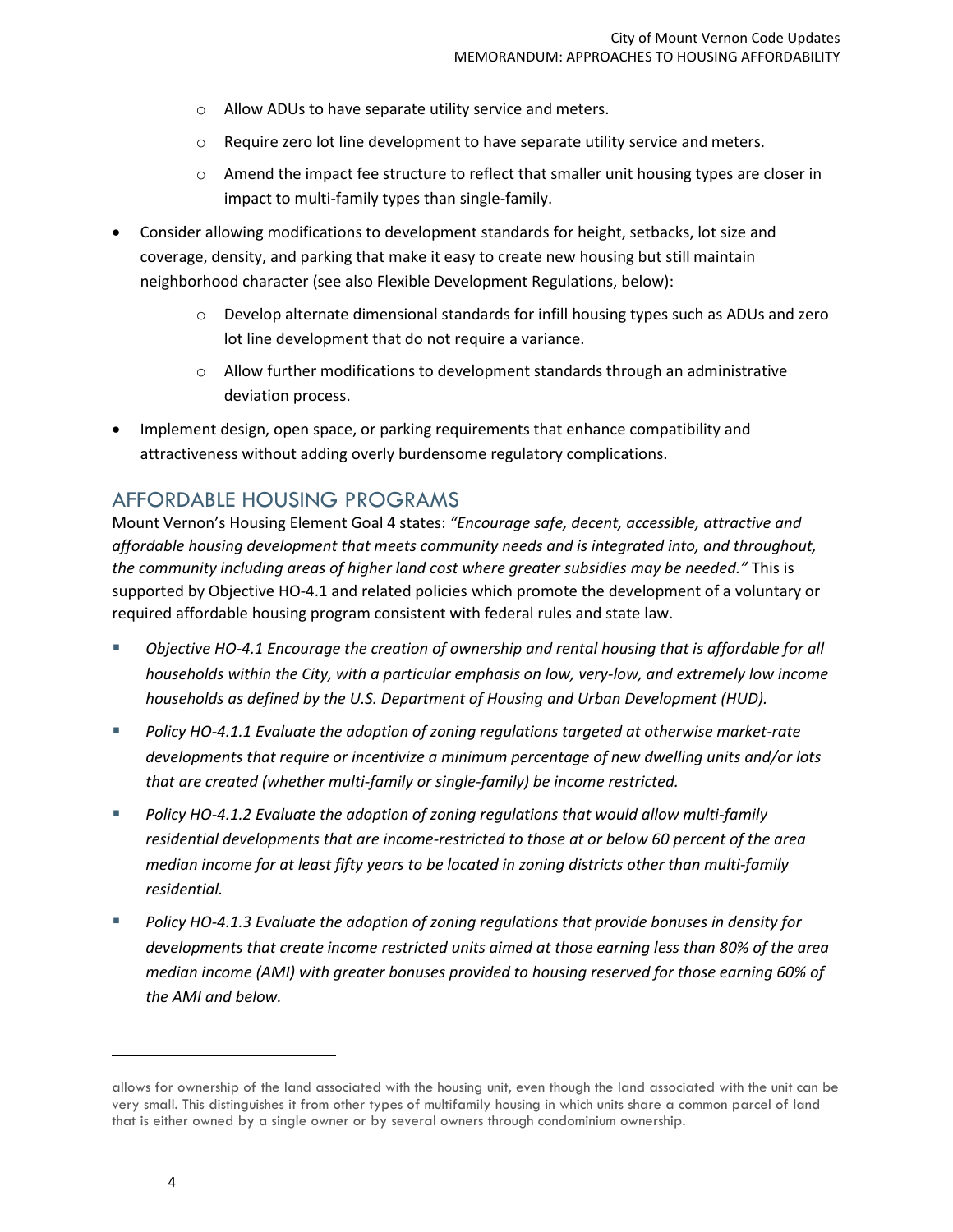*Policy HO-4.1.6 Maintain and explore enhancing regulatory incentives to encourage the production and preservation of affordable ownership and rental housing such as through density bonuses, impact fee reductions, permit fast-tracking, or other methods.* 

The U.S. Department of Housing and Urban Development (HUD) defines affordable housing as housing in which the occupants pay no more than 30% of their gross income for housing costs, including utilities.<sup>2</sup> It also establishes income categories that are used in the application of its affordable housing programs as shown in

[Figure 1.](#page-5-0) Income categories are based on the area median income (AMI) and adjusted for family size.

<span id="page-5-0"></span>

| <b>Income Category</b>      | <b>Maximum Family Income</b> |
|-----------------------------|------------------------------|
| Moderate Income             | $95\%$ AMI                   |
| Low Income                  | $80\%$ AMI                   |
| Very Low Income             | $50\%$ AMI                   |
| <b>Extremely Low Income</b> | 30% AMI                      |

#### **Figure 1- HUD Family Income Definitions**

Source: U.S. Department of Housing and Urban Development

In Washington state, the Growth Management Act (GMA) authorizes affordable housing programs that aim to create low income housing units through development regulations or permitting decisions.<sup>3</sup> It defines affordable rental units as affordable to households at 50% AMI, and 80% of AMI for ownership units. Affordability may be adjusted based on household size and total housing costs, including basic utilities, but may not exceed 30% of the household's income. These limits may be adjusted up or down if the local jurisdiction holds a public hearing and finds that different income levels will better meet local needs. However, affordable rental units may not exceed a standard of 80% AMI or 100% AMI for ownership units.

Under GMA, affordable housing units developed as part of a market rate development should be distributed throughout the development and be provided in a range of sizes comparable to the market rate units. Although the law encourages the development of affordable housing on-site, it authorizes off-site and fee-in-lieu alternatives to support the construction of affordable housing. Jurisdictions creating affordable housing programs must do the following: identify zones or geographic locations where new housing is consistent with local housing policies, provide increased development capacity through regulatory changes or incentives, and determine that the area targeted for increased housing has development capacity to allow the affordable housing program to be utilized. Affordable housing

 $\overline{\phantom{a}}$ 

<sup>&</sup>lt;sup>2</sup> Office of Policy Development and Research, U.S. Department of Housing and Urban Development. [https://www.huduser.gov/portal/glossary/glossary\\_a.html](https://www.huduser.gov/portal/glossary/glossary_a.html)

<sup>3</sup> RCW 36.70A.540 and WAC 365-196-870.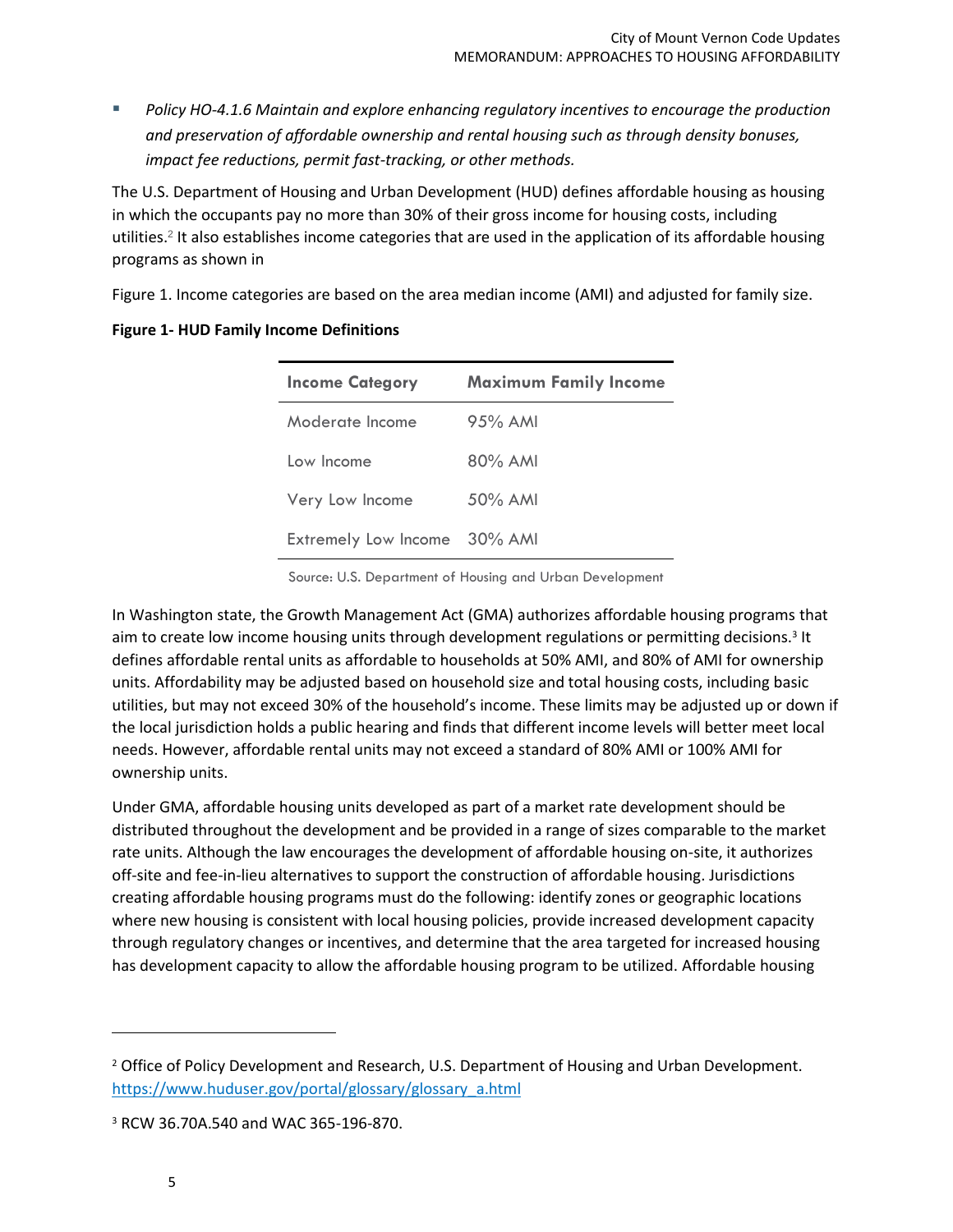programs may include density bonuses, height and bulk bonuses, fee waivers or reductions, tax exemptions, or expedited permitting.

## Incentive Zoning

Incentive zoning encourages developers to provide affordable housing as a public benefit. Incentive zoning is a system that allows development flexibility in one or more areas in exchange for building affordable housing. The incentive system is implemented on top of base zoning regulations and can be used to encourage other desired public benefits such as open space, environmental enhancement, or public art (this memo only focuses on affordable housing incentives). Incentive systems acknowledge that building affordable housing is difficult in areas where land prices are high because the rents do not cover the costs.

Incentive zoning is applied to specific zones or specific types of projects. It establishes an explicit list of public benefits and incentives and can be applied to single-family or multi-family zones, ownership or rental developments. Since incentive zoning is voluntary, provisions are unlikely to be implemented unless they are easy to use and attractive to developers. To be most effective, incentives are tailored to the local housing market, giving a desired bonus to developers in exchange for providing affordable units. Sometimes the incentives that work well in a strong housing market may not work as well in a weaker market. When providing incentives, it is important that they are easy to understand and apply so they do not complicate the development process or interfere with other planning goals. Incentives can include density bonuses, flexible development regulations, fee waivers or reductions, or tax exemptions.

## Density Bonuses

Density bonuses allow developers to build at higher densities than normally allowed in a zone if they provide affordable housing units. Such bonuses can be part of an incentive zoning system. Density bonuses work best in strong housing markets with high land costs, high home prices, and high market rents where local government has identified a shortage of affordable housing for low and/or moderate income households. The additional density is intended to offset the cost of the affordable units with revenues from the additional market rate units, so the value of the bonus should be greater than the cost of providing the affordable units. Where developers can easily develop low density market rate housing, a density bonus is unlikely to be used.<sup>4</sup>

#### Examples

Poulsbo grants a density bonus of 20% to any project that includes at least 10% of the (pre-density bonus) units as affordable to those with low incomes. The City grants a 25% bonus for projects that include at least 15% affordable units.

Ellensburg allows a density bonus of one additional market rate unit for each affordable unit created, up to 50% of the pre-bonus density. Housing must be affordable to incomes at 80% of county AMI.

<sup>4</sup> Puget Sound Regional Council. *Housing Innovations Program.*  [http://www.psrc.org/growth/housing/hip/.](http://www.psrc.org/growth/housing/hip/)

l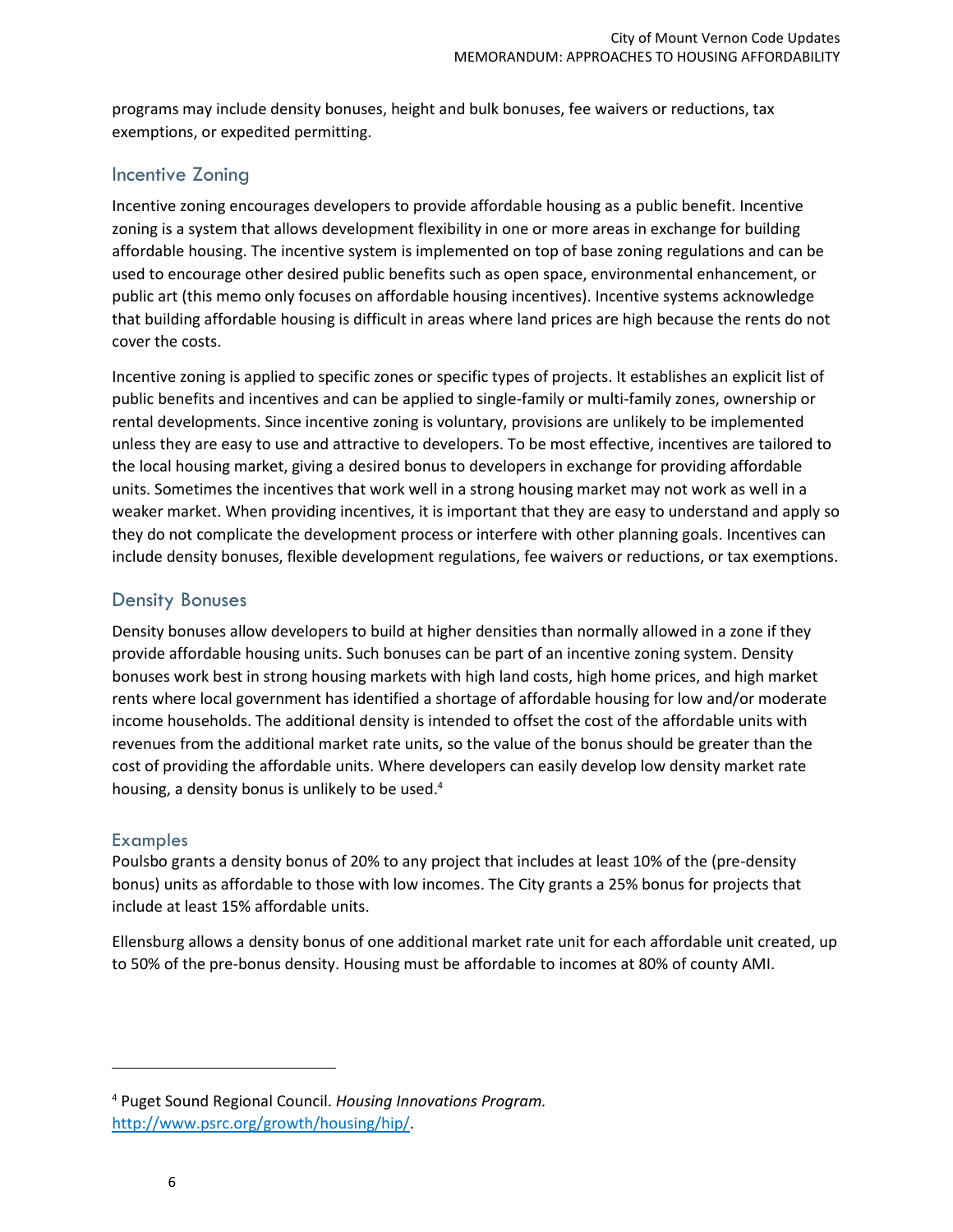Redmond incentivizes the creation of housing for people with very low incomes by providing a bonus of two market rate units for every very low income unit (50% AMI) produced, versus a bonus of a single market rate unit for the production of a low income unit (80% AMI).

Monterey, California grants a density bonus for affordable housing created for low, very low, or moderate incomes in accordance with California's Density Bonus Law.<sup>5</sup> This law allows up to a 35% density bonus according to a sliding scale. It also has provisions for flexible site development regulations where development can earn one, two, or three site concessions, depending on the amount of affordable housing that is provided. Affordability must be preserved for 55 years.

## Flexible Development Regulations

Flexible development regulations allow and encourage development that is denser and more diverse by permitting variable development standards in exchange for providing affordable housing. By permitting lot size, setback, sidewalks, street widths, height, etc. to be varied, the developer can save some development costs. Some communities allow flexible development regulations through a Planned Unit Development (PUD) ordinance, but the ordinance may not necessarily link the use of the PUD to the production of affordable housing. Other communities may allow variances of standards, such as setbacks, street requirements, or heights specifically associated with an affordable housing program.

#### Examples

As part of Kirkland's program, affordable housing may be allowed to include additional height, additional capacity, or bonus units (up to 25% of the underlying zoning) in applicable zones. Development standards may be modified for maximum lot coverage, parking requirements, structure height, required yards, and common recreational space to accommodate the affordable units.

Monterrey uses flexible development standards in coordination with incentive zoning to support affordable housing (cited in the example above).

## Waivers, Reductions, Exemptions

Impact fees, mitigation fees, and building permit fees increase the costs of developing housing. GMA allows cities to exempt affordable housing from impact fees under RCW 82.02.060. Jurisdictions may also waive other fees for projects including affordable housing units such as permitting fees or utility connection charges. By lowering some of the upfront costs, developers can recoup the cost of building affordable housing. Fee waivers or reductions can encourage affordable housing across the spectrum of housing including single-family and multi-family, ownership and rental units.

Similarly, RCW 84.14 allows cities to establish a tax exemption to encourage the construction of multifamily housing in designated areas. Qualifying projects receive an 8 or 12-year tax exemption on the value of the residential improvements. Only projects with at least 20% affordable housing are eligible for the 12-year exemption. Multi-family tax exemption is a tool used by many communities to help stimulate a market for multi-family housing and affordable housing.

Local governments need to understand the financial implications of waivers or reductions to ensure that there is adequate revenue to support on-going programs. Tax exemptions and reduced permitting fees,

 $\overline{a}$ 

<sup>5</sup> California Government Code Sections 65915 – 65918.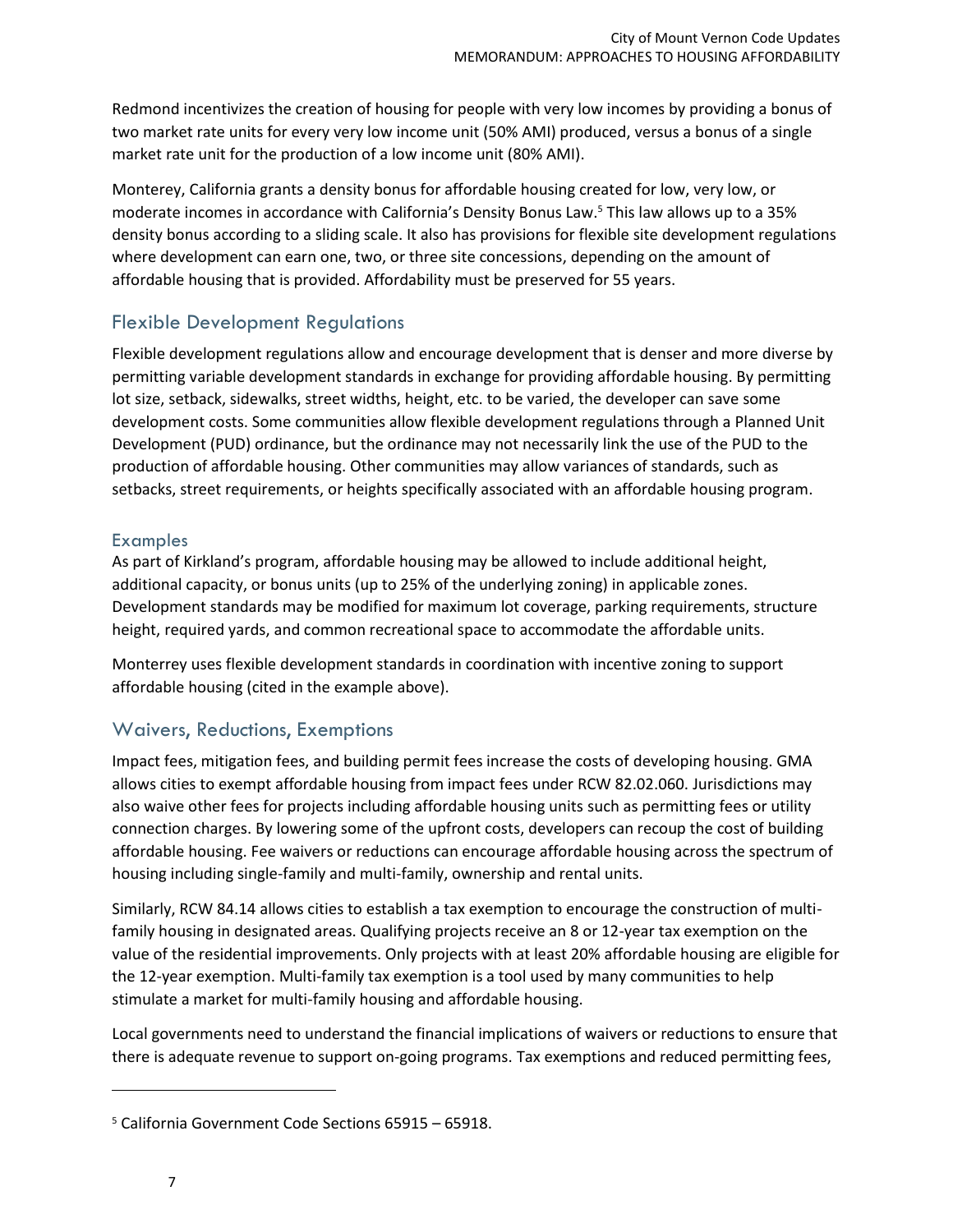impact fees, or utility fees may need to be subsidized with other funding sources, particularly as the affordability program becomes successful.

#### Examples

Puyallup's Municipal Code 17.04.080, allows a waiver of building permit fees for the construction, alteration, or repair of single-family dwellings when the structure is intended for low income families, the project involves some volunteer labor, and is being constructed by a non-profit organization. This waiver is carefully crafted to apply to a particular type of affordable housing development project.

King County Code 21A.43.080 exempts low or moderate income housing projects developed by public agencies or non-profit housing developers from impact fees. The amount of school impact fees is paid through other public funds set aside by the County. Private developers who create affordable housing units may apply for a reduction in impact fees. Low or moderate income purchasers, who are purchasing homes within income limits consistent with the County's Affordable Housing Strategy, are exempt from impact fee payment. King County requires a covenant ensuring affordability for ten years for individual owners and 15 years for private developers.

Kirkland exempts affordable housing units from the payment of transportation and parks impacts fees as well as planning, building, mechanical, and electrical permit fees in Kirkland Municipal Code 112.20(5).

A number of communities have included multi-family tax exemptions as part of their affordable housing toolbox. For example, Bellingham provides a 12-year exemption to affordable projects in selected neighborhoods (Bellingham Municipal Code 17.82.030). Renton provides both an 8-year and a 12-year exemption for projects in selected neighborhoods (Renton Municipal Code 4-1-220).

## Expedited Permitting

Delays during the development process can add to the cost of new housing. Any efforts to reduce the time, costs, and uncertainty of obtaining permits and approvals will support affordable housing. Expedited permitting could include:

- Prioritized review where affordable projects are moved to the front of the line.
- Process reduction and streamlining where some types of permits are offered over the counter, permit checklists and pre-application assistanceare used to simplify submittals,, or administrative procedures are simplified (for example raising categorical exemptions for SEPA).
- Coordinating review of permits through the use of a permit expediter, concurrent review by departments or agencies, reducing the number of people involved in review, reducing the number of rounds of review, or setting reduced permit review times.
- The creation of architectural drawings and site plans for simpler construction projects like accessory dwelling units (ADUs) that the City could provide to property owners wishing to construct these types of units. This would cut costs and expedite the permitting process for these types of infill housing projects.

Expedited permitting techniques make use of existing City staff and resources so it can be inexpensive. It requires a careful look at permitting regulations and processes, and often interdepartmental or interagency cooperation, to implement these measures. Some of the expedited permitting techniques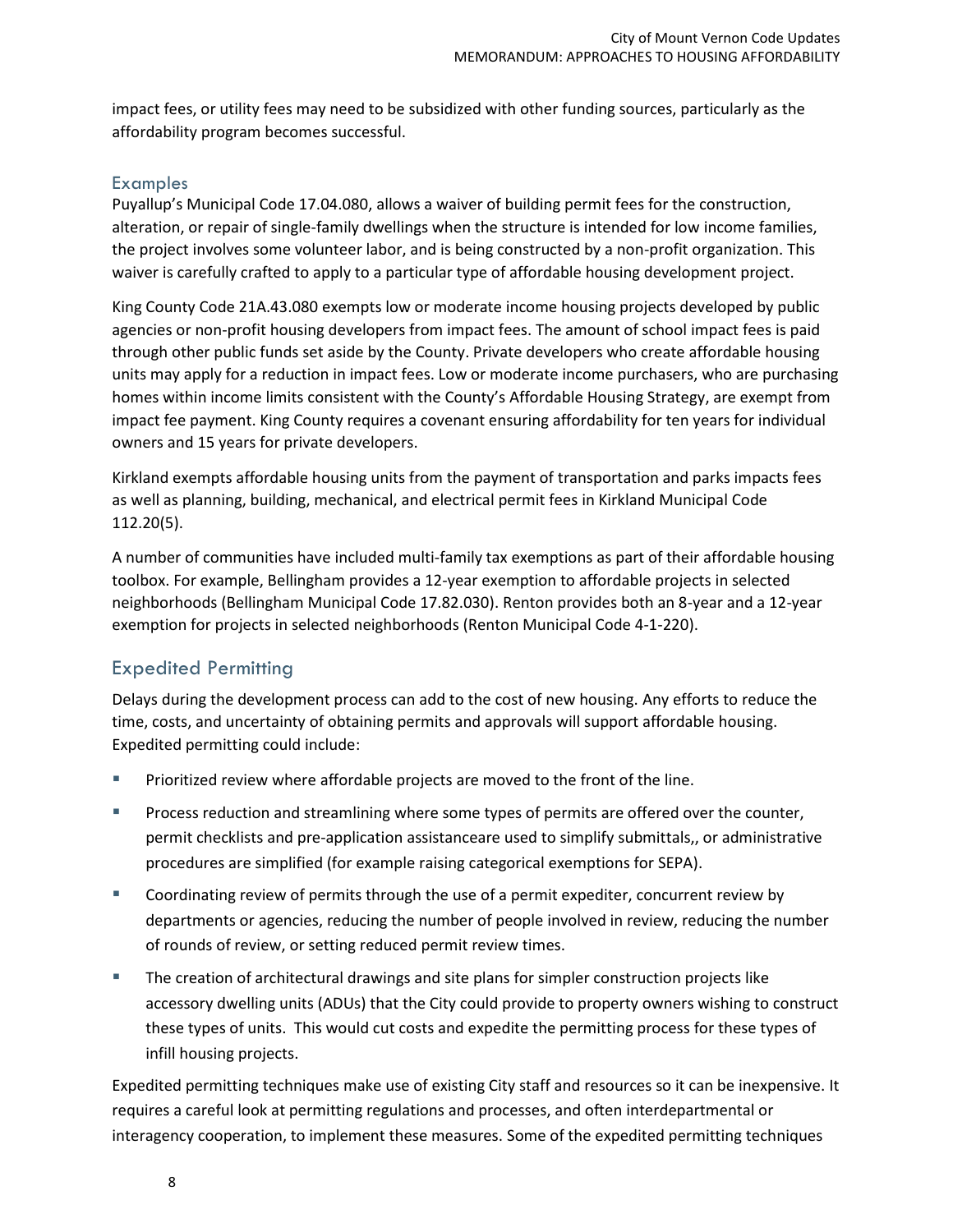could also place additional demands on staff. For example, prioritized review is a benefit for affordable housing projects, but there needs to be adequate staffing to conduct all permitting operations within statutory timelines, even if they are a lower priority than affordable projects. Likewise, expedited permitting techniques that provide more certainty for the affordable housing developer can add to workloads if staff need to take on additional coordination roles.

## Recommendations

Mount Vernon's policies support the development of an affordable housing program. The City may consider the following in developing code to support this:

- Talk with the local development community to better understand which development incentives would increase the production of affordable housing.
- The affordable housing program should apply a density bonus and flexible development standards as a package in the R-1 zones with maximum densities of 4.54, 5.73, and 7.26 du/acre, R-2, R-3, and R-4 zones.
- Encourage the development of housing at 60% AMI or less by providing additional incentives, such as impact fee reductions, additional density, or other provisions that are attractive to local developers.
- Use partial or full impact fee reductions to reduce the costs associated with the development of affordable housing. Ensure that there is adequate funding for facilities and services needed to support new growth if impact fees are reduced.
- Review processes and procedures to develop fast-track permitting options for affordable housing review that work for the City and developers.

## MANAGING AFFORDABLE HOUSING

## HUD Benchmarking<sup>6</sup>

HUD encourages benchmarking for all of the nation's housing stock, but is in the process of developing standards for housing developed with federal funds. Benchmarking is a management practice that involves tracking, analyzing, and reporting utility consumption and utility costs for a property. It provides key performance information on energy and water usage that can be used to reduce operating costs, meet tenant needs, and achieve environmental goals. Participating projects go through a planning process to develop a benchmarking plan for collecting, verifying, analyzing data, and communicating results.

## Ensuring Affordability

Once affordable housing is created, it is important that is stays affordable for the length of time specified by law. Units created under the affordable housing program provisions in RCW 36.70A.540 are to remain affordable for 50 years. To guarantee long-term affordability, housing must be managed to

 $\overline{a}$ 

<sup>&</sup>lt;sup>6</sup> HUD Exchange[: https://www.hudexchange.info/programs/utility-benchmarking/](https://www.hudexchange.info/programs/utility-benchmarking/)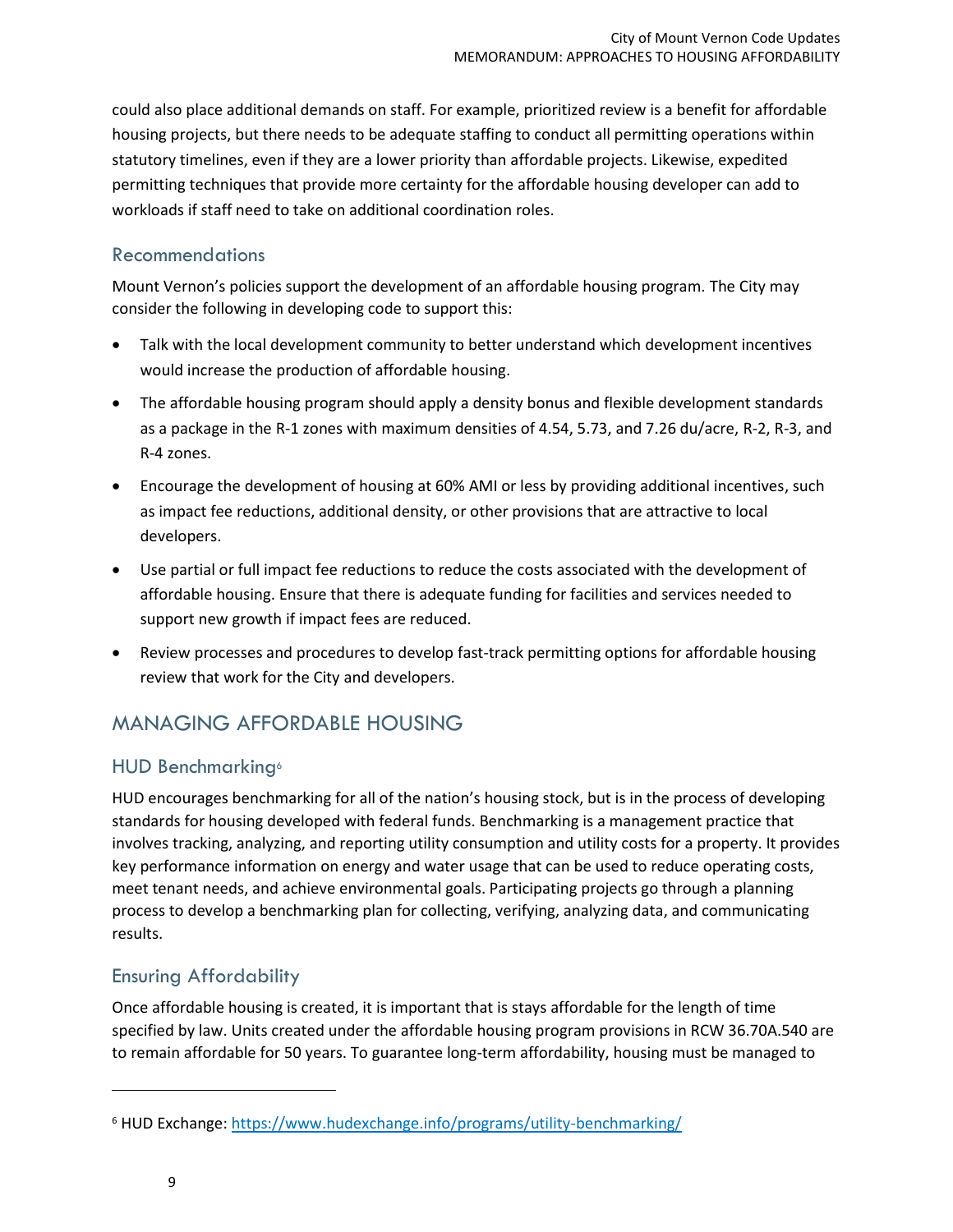ensure that owners or tenants comply with income restrictions and any other conditions that may be put into place. Communities that did not plan for the management of affordable housing provisions have found it difficult to maintain their affordable housing stock over the long term.<sup>7</sup>

Although there are several mechanisms that can be used, covenants are the most common tool local governments use to ensure that housing created through an affordable housing program remains available to people with low incomes over time. Jurisdictions typically mandate a covenant that runs with the land and will specify provisions for income eligibility and the duration of the affordability requirement. Kirkland requires a binding covenant to be approved by the city attorney that covers price restrictions, homebuyer or tenant qualification, long-term affordability, and other applicable topics. Poulsbo requires a development agreement that requires deed restrictions on the designated affordable units to prevent their resale, rental, or lease without written approval of the City confirming that the property will continue to be reserved for low income households. Montgomery County, Maryland has a covenant template that can be filled out and recorded to ensure long-term affordability.

Once housing is created and covenants, agreements, or deed restrictions are in place, it is still necessary to price units for rent or sale, market the properties to eligible residents, screen and select residents, educate residents about program requirements, monitor units to ensure compliance, enforce requirements as needed, and manage the process again when tenants move out or owners wish to sell. At the very least, local government needs to ensure annually that affordable housing units comply with income and other requirements. If a community accepts fee-in-lieu payments, it will also need a plan in place for managing those funds.

#### Management Options

Around the country, communities have managed affordable housing compliance with five different structures for service delivery:

- **Local government.** In this structure a city, county, or housing authority manages aspects of the affordable housing program, hiring permanent staff to do so. This approach works well with larger programs where local government handles the entire process, but could be adapted for a smaller effort. With a more limited effort, local government could monitor compliance annually, requiring property managers of rental units or affordable unit homeowners to submit compliance documents for review.
- **Multi-jurisdictional collaboration**. In this model, several local jurisdictions collaborate on a regional basis to address and manage affordable housing. ARCH (A Regional Coalition for Housing) in King County's Eastside is an example of such a collaboration. The sixteen member jurisdictions set their own affordable housing programs, but contribute funding to ARCH and the ARCH Housing Trust Fund. ARCH assists in housing development, establishing pricing and income qualifications, marketing, education, annual monitoring, and sales and resales of ownership units. Such a model can be very effective in creating and managing affordable housing programs, but depends on the collaboration of multiple jurisdictions within the region.

l

<sup>7</sup> Policy Link. Delivering on the Promise of Inclusionary Housing: Best Practices in Administration and Monitoring.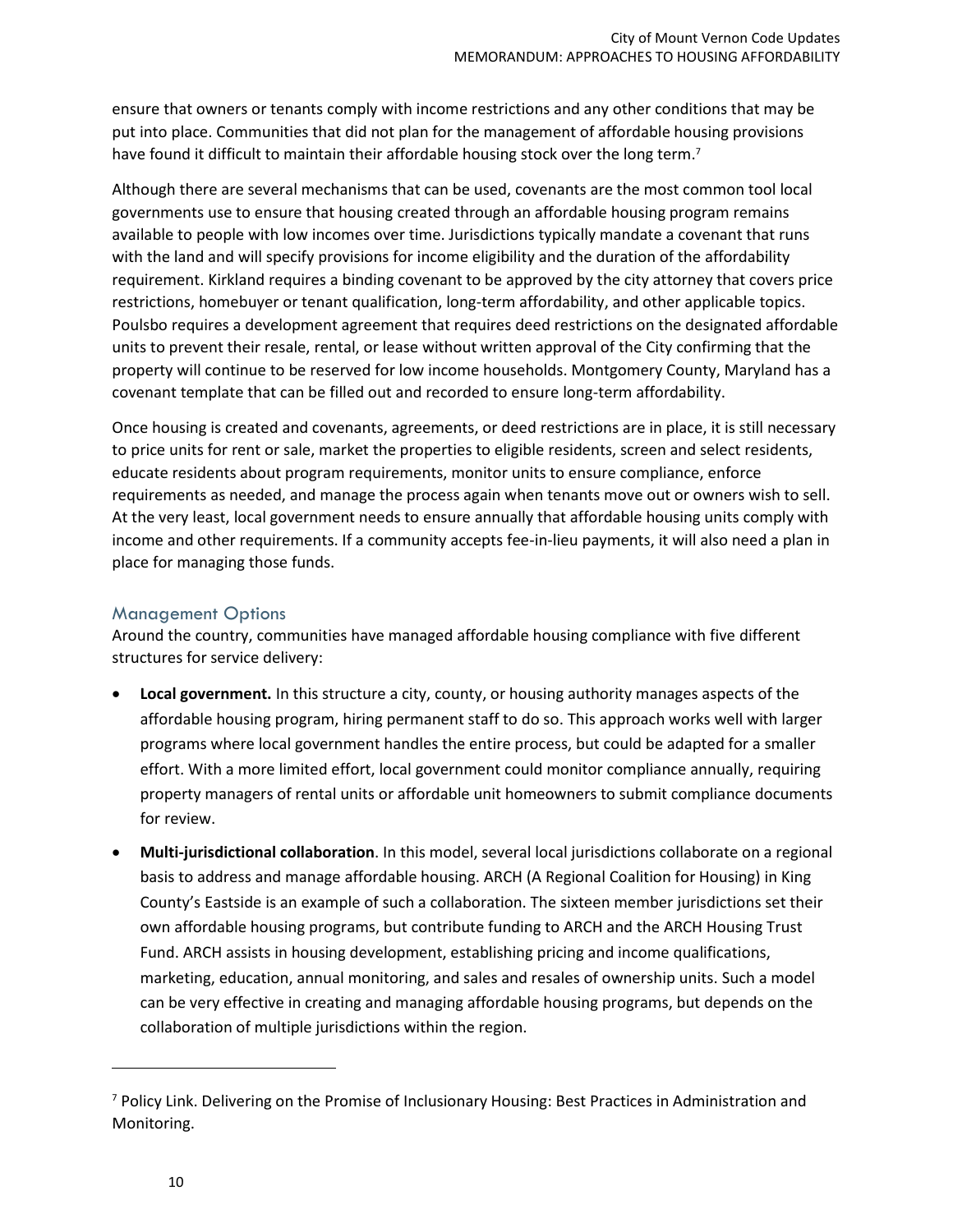- **Private contractor.** Local government contracts with a private company to manage aspects of the affordable housing program such as monitoring compliance. A private contractor can work well for a community with limited local staff by collecting and processing information from property managers and individual owners and submitting an annual report to the local jurisdiction.
- **Non-profit housing agency.** Local government contracts with a non-profit to manage aspects of the affordable housing program. This can work similarly to hiring a private contractor if there is a local non-profit with the experience and capacity to take on this work.
- **Community land trust.** This model only works for ownership housing. Developers build units and sell them to the land trust who manages the program. In a community land trust, the trust retains ownership of the land and sells the homes to income qualified buyers. The trust ensures compliance with all conditions of ownership designed to keep the housing affordable.

#### Funding Sources

With any of these delivery structures there needs to be a reliable source of funding to pay for administrative costs or contracts. Potential sources of funding could include:

- **Local government general funds**. This can be a reliable source of funds to support in-house staff, regional collaboration efforts, or contracting. However, local government needs to have a strong commitment to affordable housing since this funding will compete with other local needs and priorities every budgeting cycle.
- **Permit fees.** A portion of the permitting fees can be set aside for management of the program. While in theory this helps development to pay for itself, it is another cost that must be accounted for when developing an incentive-based affordable housing program, particularly if fee reductions or waivers are part of the incentive package.
- **Local housing funds.** These funds can come from a variety of sources including in-lieu-fees, local housing trust funds, or federal HOME or CDBG dollars. While most of these sources allow (or can be set up to allow) money to be spent on staffing and administration, this pool of money could also be spent on the creation of new housing.
- **Sales and resale fees.** Home ownership units are charged a fee (typically 1-4%) that funds the management of the resale process. Although less than a typical 6% real estate commission, the fee is borne by the seller who is already selling below market rate as required by agreement to keep the unit affordable. Owners may also need to retain a real estate agent to complete their transaction, particularly in cases where the affordable housing program is not comprehensively managed through a local government or regional collaboration effort.
- **Application fees.** This model charges a fee to those who apply for housing (either rental or ownership). While this can generate some revenue to support program administration, there is an equity consideration with this option since all applicants pay the fee whether or not they ultimately receive housing.
- **Administration fees.** Annual or monthly fees are charged to residents of affordable units to cover the costs of compliance monitoring. While this is more commonly used in rentals, a few